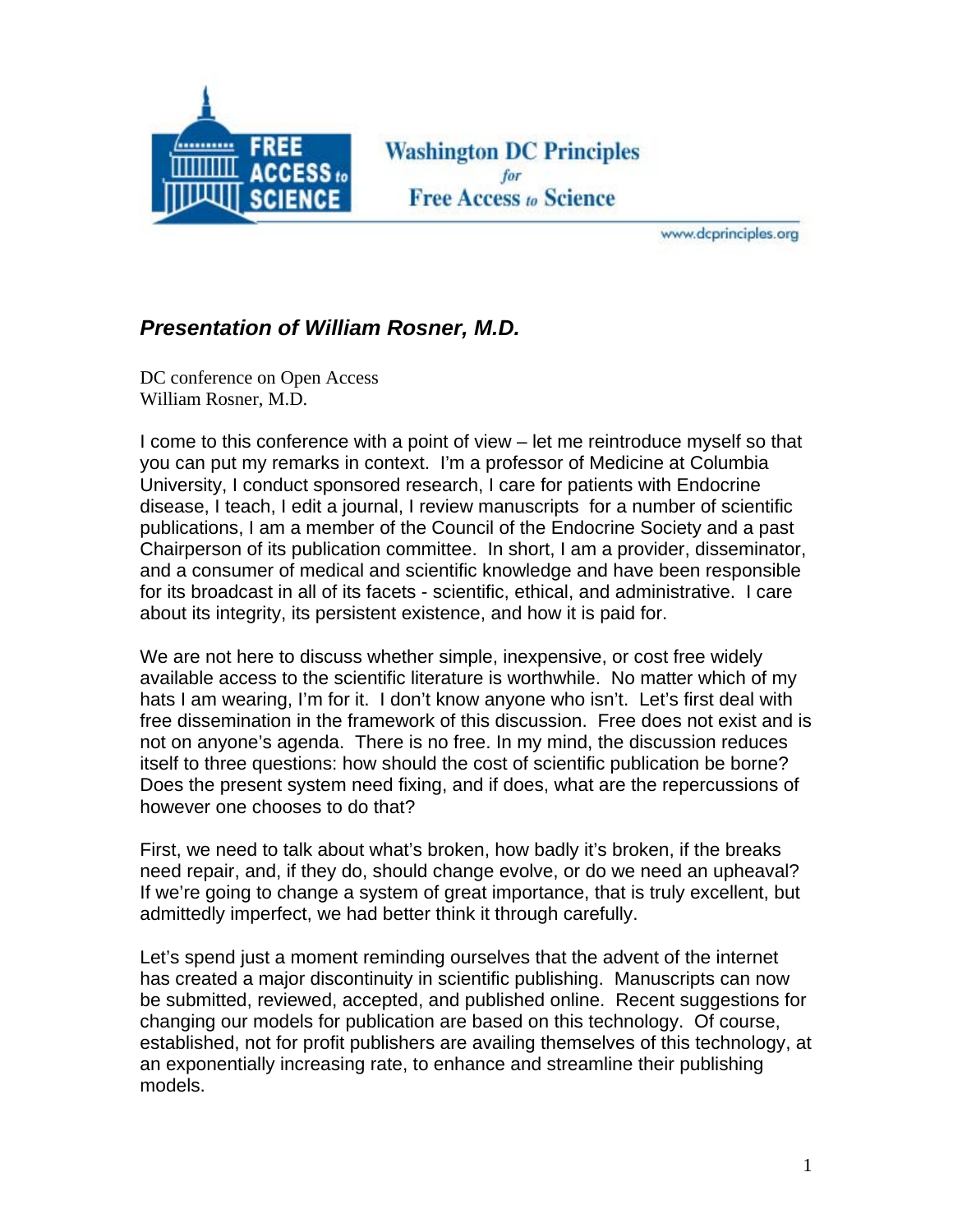As best as I can tell, the public library of science is driven by the philosophy of simpler and more open access to the scientific literature. **"Immediate unrestricted access to scientific ideas, methods, results, and conclusions will speed the progress of science and medicine, and will more directly bring the benefits of research to the public."** To achieve this goal they have created a new publishing model – the author rather than the reader pays. Since the premise deals with availability and access - we should note who has and does not have ready access -- those are the individuals hypothesized to receive a major benefit, which will pass through to society as whole, were our current system to be changed. I would argue that we already have open access. It may not be immediate – it may take as much as 10 minutes to get to where you need to be. If you are a working biological scientist in this or other Western countries, then you conduct your research at a University, at a government site, like the NIH, or in Industry. These entities already furnish you with simple, rapid access to the literature of science through their comprehensive libraries. I'm sure there are a few exceptions - very few – there always are. As I said, it appears to me we already have reasonably open access and what is being suggested here is more convenient access. That is, you don't have to bother accessing your library, either on the internet or in person, but can get full text without this inconvenient step.

How about if you are an accountant, or a lawyer, or a journalist or whoever, and you want to know the details of some arcane bit of science. I would argue that the risks of revolutionizing the way we publish science are hardly worth the benefits of providing such information, at no cost to them, to the small intrepid group of laypersons who require this access. The information is not under lock and key; the fearless few non-scientists who want it  $\overline{\phantom{a}}$  can pay for it  $\overline{\phantom{a}}$  in much the same way that they pay for other sources of information in our society.

How about the clinical medical literature. Traditionally, the public depended upon the appropriate professionals as their source of knowledge. This tradition clearly has changed, with television, newspapers, and the internet supplementing, or in some instances supplanting, traditional sources of information. These media serve a valuable function. A new finding is published and responsible writers and broadcasters and web sites seek expert opinion to place that finding in context. Once again, those who wish to see the original, undigested data can obtain it they way they obtain other information in our society.

How about the unintended consequences of this revolutionary change. The worst consequences, of course, are always the ones we can't anticipate, however there are some that we can. Not quite as important as the scientific literature as a means of communication, but of central import for scientific vigor and the open exchange of ideas, are the organizations in which scientists join together. They are multifunctional, and they too are not free. They are supported in various ways including dues, contributions, and in many cases revenues from journals and meetings. I'm most familiar with the Endocrine Society so let me give you a short list of the things we do. We publish four journals which rank in the top 1% of all journals in biology. The revenue, from subscriptions and advertising, supports a number of eleemosynary activities. We